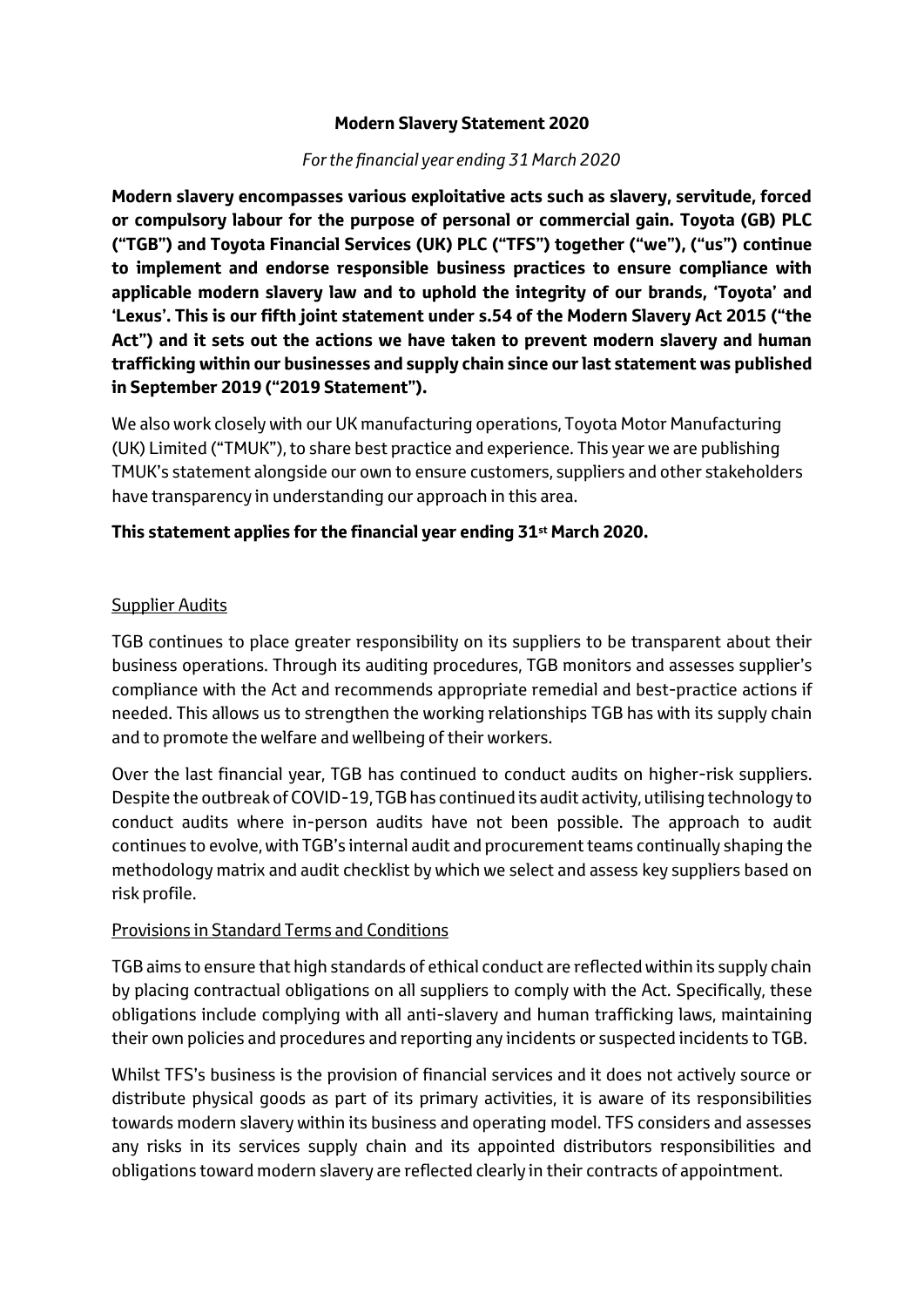TFS includes the ability of a potential supplier to comply with modern slavery requirements as part of its due diligence criteria in its vendor management policy.

# Mandatory e-Learning Training

Anti-slavery training forms an integral part of TGB's compliance programme. TGB requires all staff to complete mandatory e-learning training on an annual basis to enhance knowledge on this important topic and to promote ethical business practice. This training equips all staff and contractors with the necessary skills to be able to identify and report any acts of modern slavery both within and outside of the workplace.

TGB shall be expanding its resources beyond online training modules in the next financial year, by publishing regular articles on its intranet and delivering presentations on the topic of modern slavery. Unfortunately, plans to run compliance activities in-person during March 2020 were required to be postponed due to the pandemic.

## Modern Slavery Policy

In line with its organisation's stance on eliminating modern slavery, TGB's Modern Slavery Policy provides a clear and robust framework for all staff and contractors to observe and adhere to. This sets a high standard for our key stakeholders to maintain and allows us to conduct business in an open and honest way. TGB expect all staff and its supply chain to abide by its policies and act responsibly in their commercial dealings to enable its organisation to foster an ethical corporate culture.

In addition, TGB has a whistleblowing policy in place which provides all staff and contractors with a simple process for reporting any concerns they may have in relation to modern slavery.

TFS's modern slavery policy is freely and easily available for its employees to access. Its review and understanding is supported and encouraged. As well as reflecting legislative requirements, the policy also acknowledges TFS's corporate approach to being a good corporate citizen and to acting ethically and with integrity. The same standards are expected of our suppliers and partners. Reporting processes for any suspected instances of modern slavery infringements are clearly stated.

# **Our Ongoing Commitment for Financial Year 2020/21**

TGB and TFS are proud of the measures we take to eradicate modern slavery and continue to develop our procedures to identify and mitigate any actual or potential risks within our businesses and supply chains. We implement a zero-tolerance approach to modern slavery and strive to maintain a high-level of ethical conduct to uphold the integrity of our brands.

Over the next financial year, TGB shall continue to promote transparency in its commercial dealings by undertaking regular supplier audits and setting its expectations and standards through corporate policies and annual compliance activities.

As stated within the 2019 statement, TGB shall be exploring and embedding new initiatives to further heighten awareness of modern slavery within its business such as promoting the